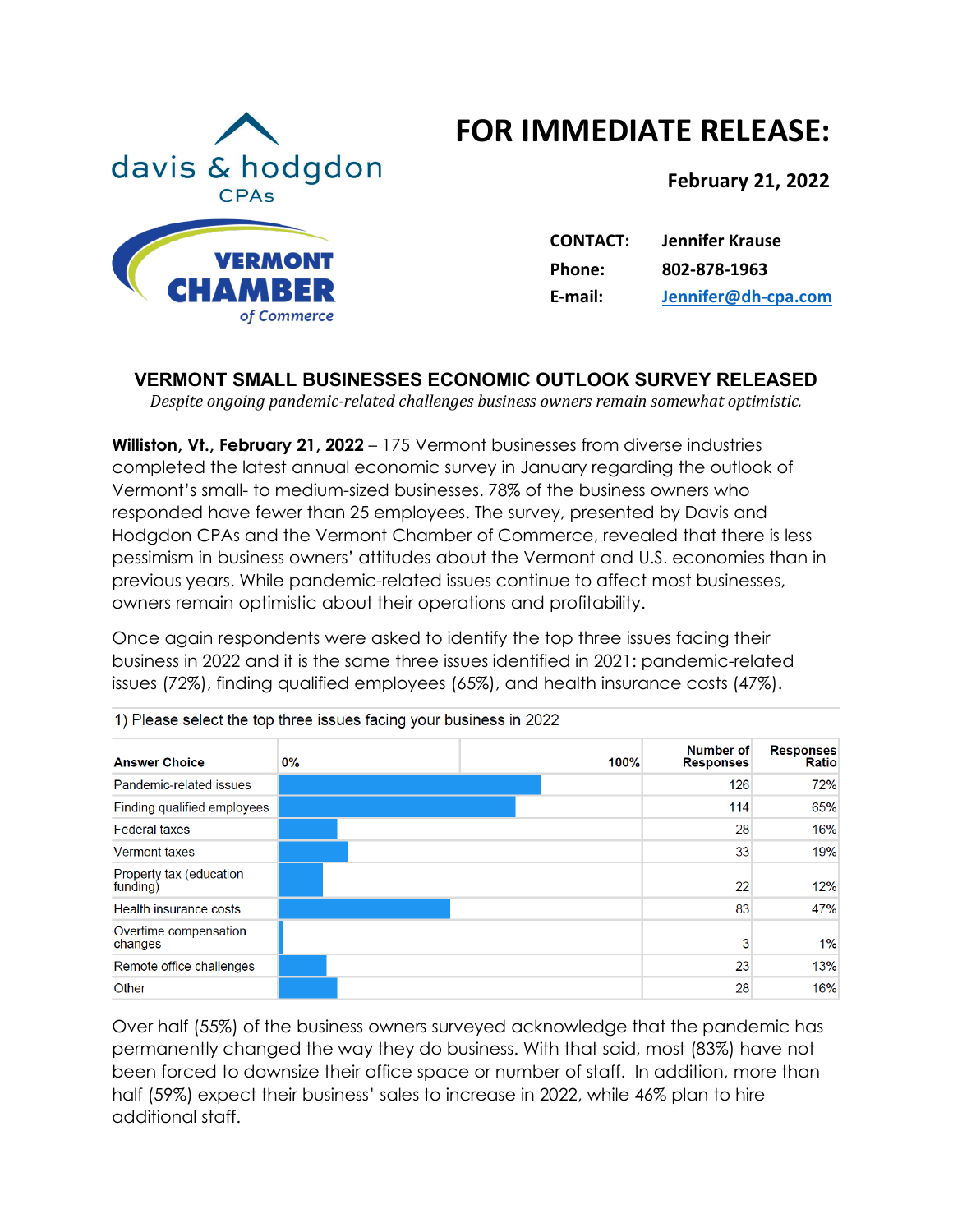"It's a pleasant surprise that given the current environment business owners are as optimistic, or at least less pessimistic, as these results indicate they are," said Bret Hodgdon, managing partner of Davis & Hodgdon Associates. "It's encouraging to see that inflation, the supply chain issues, and other pandemic-related complications haven't had more of a negative impact on the ability of Vermont's small- to mediumsized businesses to generate revenue. These responses indicate a strong resilience for Vermont business owners."

"This data reflects what we have heard from members throughout the last year." Stated Betsy Bishop, President of the Vermont Chamber of Commerce. "While Vermont has led the nation in pandemic response, our businesses are not immune from the economic implications of Covid-19. The road ahead to economic recovery will be long, but we must start by implementing policies that ensure the over 23,000 open jobs in Vermont are filled."

In January 2021 only 13% of respondents noted that their revenue had not been negatively impacted by COVID. One year later more than half (51%) of respondents indicated that revenue has not been impacted suggesting a dramatic improvement over the previous year.

The following graph illustrates attitudes about the Vermont economy since January 2016. 24% of respondents feel that the economy is improving which is up dramatically from the 9% who felt the same way in 2021. Additionally, only 34% of respondents feel that the economy is in decline which is in sharp contrast to the 61% who felt that way in January 2021 which indicates less pessimism than was felt in the previous year.



The following graph illustrates attitudes about the U.S. economy since January 2016. Interestingly, those surveyed had a similar level of optimism for the U.S. economy (27%) as they do for the Vermont economy (24%).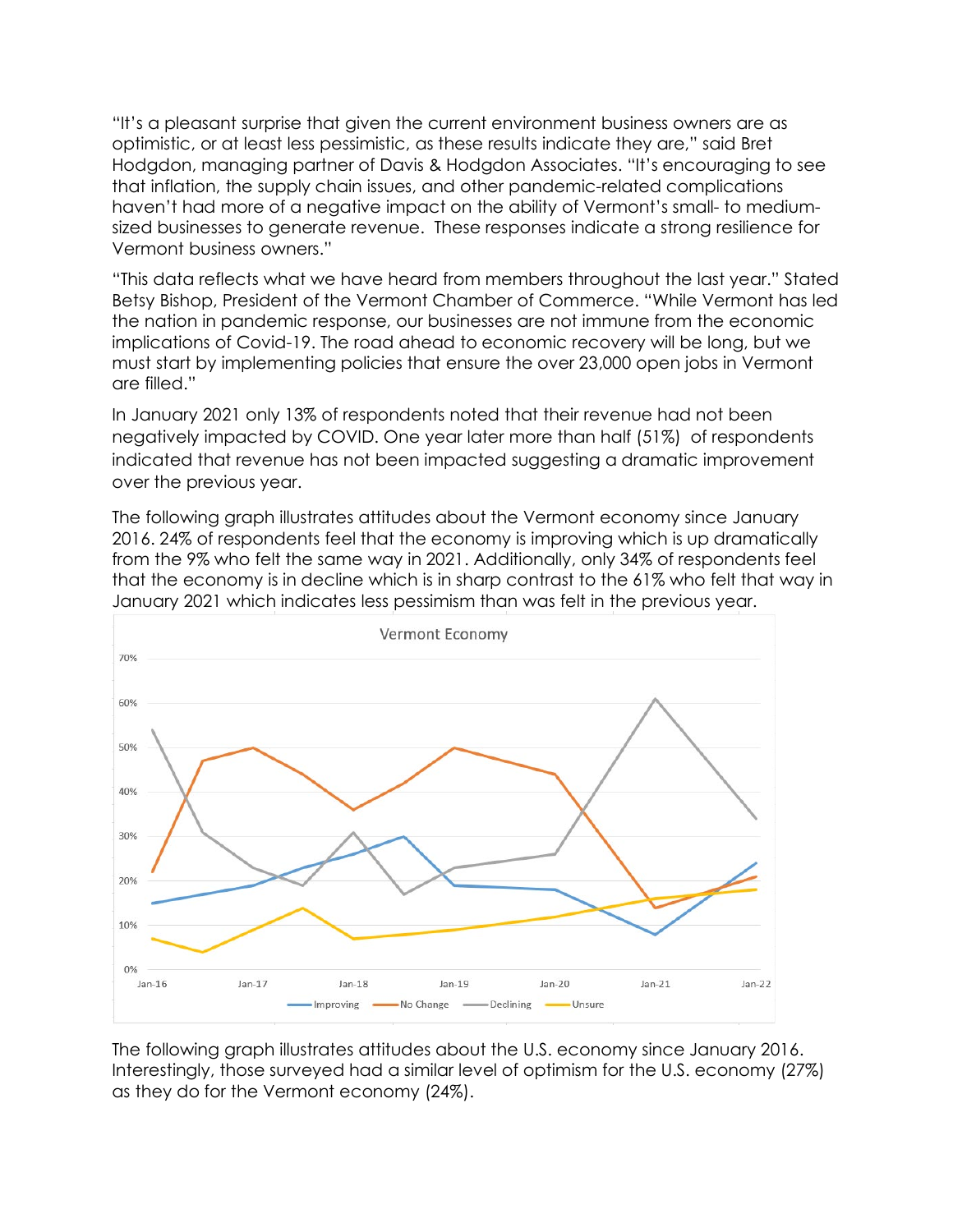

Each year respondents are asked to identify one key business economic issue that they want to see addressed by the state legislature in the current year. Taxes, healthcare costs and frustration over what is perceived as an unfriendly business environment continue to be the top concerns for business owners.

#### **About the Survey**

The non-scientific survey, customized by Davis & Hodgdon to evaluate small- to medium-sized businesses, was completed by 175 businesses located throughout the state. All results below.

January 2022 survey results: [https://www.dh-cpa.com/client\\_media/files/pdf/Jan22-Business-Survey-Results.pdf](https://www.dh-cpa.com/client_media/files/pdf/Jan22-Business-Survey-Results.pdf)

January 2021 survey results: <http://survey.constantcontact.com/survey/a07ehg7rc4ikietzsdh/results>

January 2020 survey results: <http://survey.constantcontact.com/survey/a07egqnt6iok362yoye/results>

January 2019 survey results: <http://survey.constantcontact.com/survey/a07efxe0go0jpjy9pnw/results>

January 2018 survey results:

<http://survey.constantcontact.com/survey/a07eewxzo4pjawss057/results>

January 2017 survey results:

<http://survey.constantcontact.com/survey/a07edkwpr3aiwmfsa3c/results>